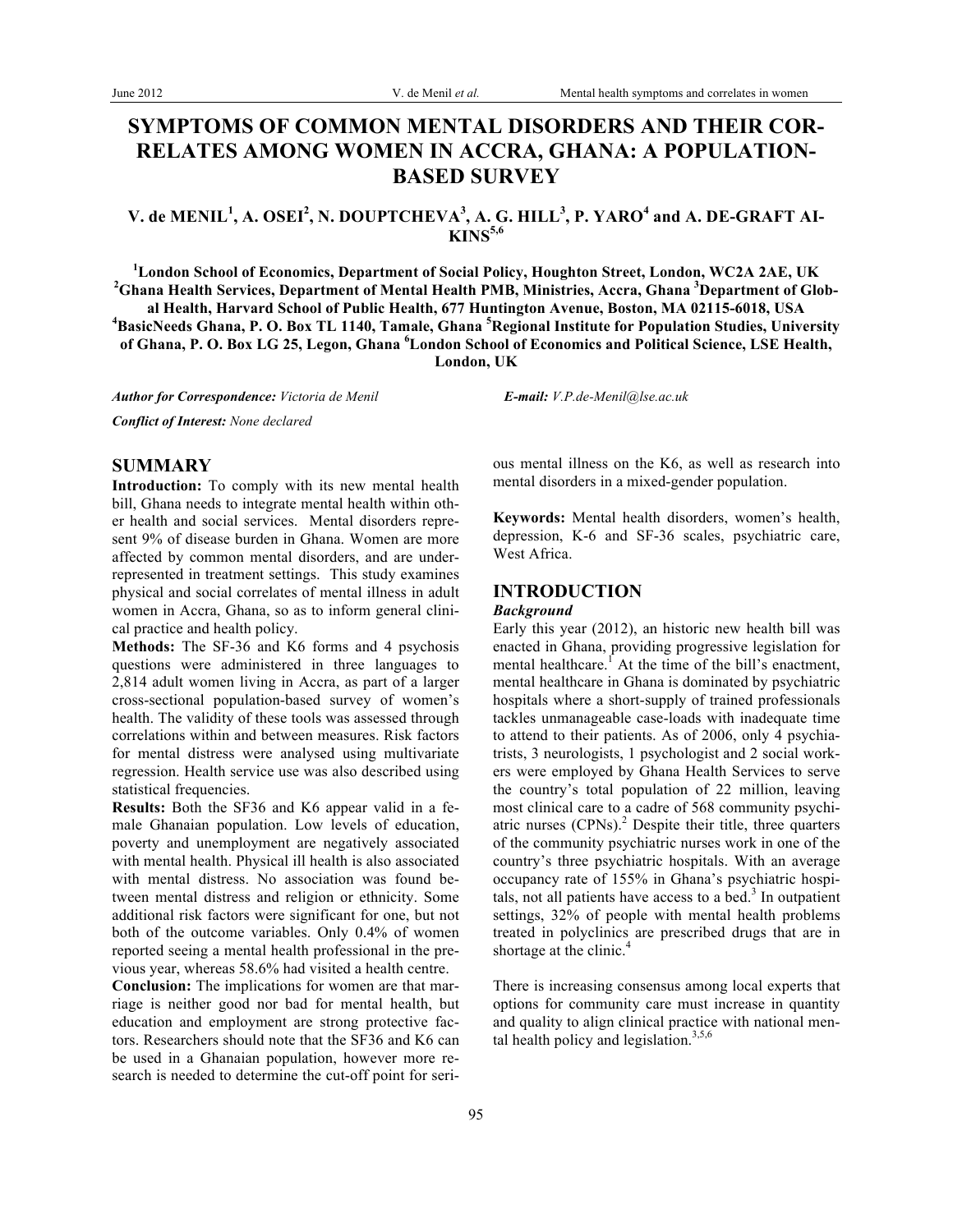If mental health is to be treated at the community level, it must be understood holistically, and addressed outside of purely mental health settings, within integrated healthcare services. In order to do so, the relationship between mental and physical health, including reproductive health, must be better understood and supported by evidence.<sup>7</sup> In addition, the relationship between mental health and its social determinants requires further investigation.

Although it is estimated that mental disorders represent 9% of the disease burden in Ghana and 16% of the burden among adults aged 15-59<sup>6</sup>, the actual prevalence of mental disorders has never been studied in the general population. According to hospital statistics, men and women are equally likely to experience and receive treatment for psychosis. Anecdotally, however, substance abuse is found more commonly among men<sup>8,9</sup>; and common mental disorders, principally depression and anxiety, are reported to affect women more prominently.<sup>10,11</sup> While men are more likely to be taken to psychiatric hospital for treatment, because they are perceived as a threat, women with mental health problems seek treatment more commonly at shrines, churches, or with primary care providers for somatic complaints.<sup>12,13</sup>

Research on Ghanaian women's health and wellbeing suggests that a complex range of factors impinge on their mental health. These include poverty $14$ , everyday burdens of paid work, housework and childcare<sup>15</sup>, domestic violence<sup>16,17</sup>, chronic illness experiences<sup>18,19</sup>, infertility<sup>20</sup>, and ageing-related discrimination, in particular witchcraft accusations.<sup>13</sup>

To understand the inter-relationship between physical health, social factors and mental health, a populationbased approach is required. This paper reports on selfreported symptoms of mental distress from a largescale study of women's health in Accra, drawing from a sample of 2,814 adult women.

## **METHODS**

*Design:* The study design is population-based crosssectional analytical survey.

*Setting: six sub-metros of Accra, Ghana* – Ablekuma, Ashieduketeke, Osuklottey, Kpeshie, Ayawaso and Okaikoi.

*Participants and study size:* 2,814 randomly-sampled adult women (aged 18 and older). The population was stratified by age and social position, so as to ensure representation across all types of people. Older women (over the age of 55) were purposively over-sampled so as to achieve statistical power.

A complete description of the sampling methods has been described elsewhere.<sup>21</sup>

*Variables:* The primary outcome was symptoms of common mental disorder, as measured by two interview-administered self-report instruments: the shortform 36 (SF36) and the Kessler 6 (K6). Secondary outcomes include an exploratory analysis of the validity of the K6, prevalence of symptoms of psychosis and use of healthcare services. The exposure variables were age, education, wealth, ethnicity, region of birth, occupation, religion, number of pregnancies, and physical health.

*Measurement:* The SF36 is composed of 36 questions divided across eight domains. Four of these domains are considered to relate to mental health, namely: 1) role limitations due to personal or emotional problems ("role-emotional");, 2) emotional wellbeing, 3) social functioning and 4) energy and fatigue (see appendix 1 for full list of parameters corresponding to each of the mental health sub-scales). Higher scores indicate better health on each of the sub-scales. Together, these four scores form a single mental component scale, while the other four sub-scales aggregate into a physical component scale. Full details of the scales and the psychometrics of the SF36 are presented by Ware, Snow and colleagues.<sup>22</sup> The tool and its scoring code book are available free of charge from the RAND Corporation (rand.org/health/surveys\_tools/mos/mos\_core\_36item. html) making it a good tool for use in resourceconstrained settings. It is also widely used in health care studies.

The K6 is a six-question abbreviated form of the K10 scale, designed in the United States to estimate the prevalence of mental distress and disorder in the general population. Scores range from 0 to 30 with higher scores indicating better outcomes. The instrument has been used in 14 countries through the WHO's World Mental Health Survey, including South Africa  $(n=4,315)$  and Nigeria  $(n=2,143)$ . It is easy to administer and easy to score, requiring a simple, unweighted sum of the responses. The predictive probability of a DSM-IV diagnosed mental disorder using the K6 was found to be 0.82 in Nigeria, the country most resembling Ghana in the WHO survey, meaning that 82% of people with a mental disorder were correctly screened positive.<sup>23</sup> Specificity of the tool is not reported in the literature.

The K6 is not yet validated in Ghana, so no clinical threshold has been established to distinguish between mental distress and disorder.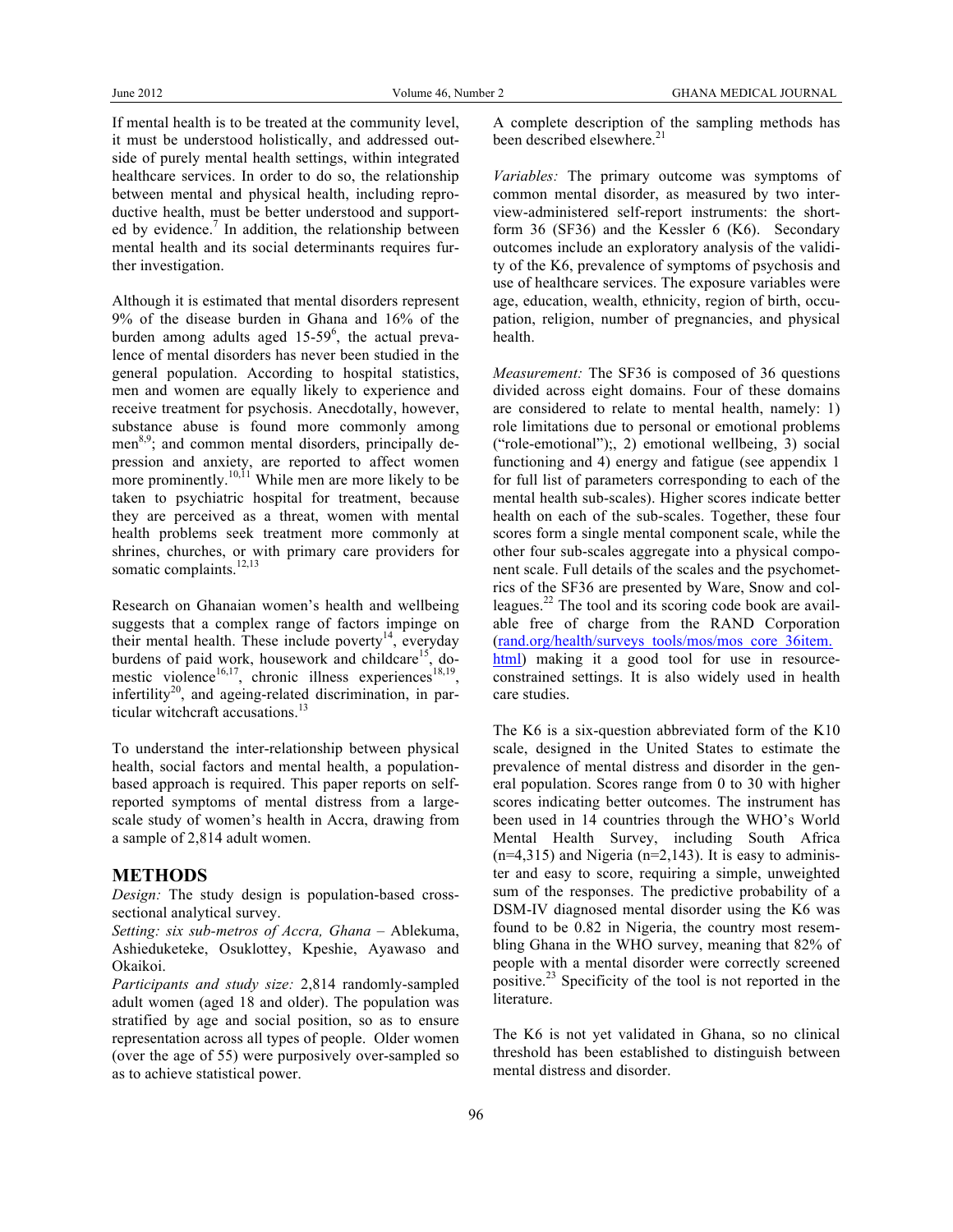Despite this drawback, the K6 offers the advantage of being a broader screening tool than some of the other locally validated mental health screens (eg. the PHQ-9, and the Edinburgh Postnatal Depression Rating Scale), because it is not specific to a single disorder. Since the SF36 and the K6 capture predominantly common mental disorders, four additional questions were asked about symptoms of psychosis experienced in the last month. The questions gauged the following symptoms: 1) feeling of strangeness; 2) paranoia; 3) thought control; and 4) hallucinations and are drawn from standardized instruments. Finally, epilepsy was assessed via a self-report question about seizures in the past year.

Wealth was measured by the Wealth Index, a composite scale taking into consideration household characteristics and durable goods. Physical health was captured by medication prescription, as well as by common somatic complaints of headaches and sleep disturbance.

*Bias:* Response bias was mitigated by choosing allfemale interviewers who were native speakers of the local language. Interviews were conducted by ten women, aged between 25 and 45 years old who spoke the three main languages in Accra: Ga, Twi and Ewe. Care was taken to ensure the validity of the translation of the tool into these three languages by means of a focus group discussion with all the interviewers, all of whom were bilingual speakers of English and at least one of the local languages. The translations were then typed up as a reference document for the interviewers, while the data were entered on the original English language form. No back translation was conducted, because the translation had been done via group consensus; and group translation has been deemed more effective at identifying and addressing culturally ambiguous terms than individual translation and back translation.<sup>24</sup> Individual translation service was offered to speakers of Hausa.

*Statistical Methods:* The internal consistency of the SF36 was examined by means of a Pearson correlation between the different sub-scales. On the basis of high levels of correlation in the mental health sub-scales, a principle component analysis was performed on the four mental health domains and a composite mental health factor score was produced for each woman in the sample. The K6 was correlated with the SF36 composite mental health factor by means of a Pearson correlation.

Risk factors for the SF36 and the K6 were calculated using a multivariate linear regression with categorical correlates. The analysis was done using the SAS statistical software.

*Ethics:* The interview was administered in the women's homes with their signed informed consent. Ethical approval was received from Noguchi Memorial Institute for Medical Research at the University of Ghanaand the Harvard School of Public Health .

## **RESULTS**

#### **Descriptive Information**

The median age of the sample was 37. The majority of women (59.9%) were married, but one in three (32,5% of respondents) were divorced or separated, and a further 5.3% were single. The mean number of pregnancies per woman was 3.9 with 13.4% of the population having never been pregnant. More than half of respondents (58.7%) were born in the Greater Accra region, while the second largest group were native to the Eastern Region (13.5%). The majority of the respondents in the survey were Christian (82.7%) and 12.63% were Muslim. The largest ethnic group represented in the survey was the Ga (40.5%), followed by the Akan  $(32.5\%)$ . One fifth of the women sampled  $(21.21\%)$ had no formal education. On the sub-Metro level, the percentage of women with no education was highest in Ashiedu Keteke (27.0%) and lowest in Osu Klottey (13.8%). The predominant work status was selfemployed, accounting for 51.5% of the sample. Twenty-seven per cent of respondents were unemployed and a large proportion of those in productive age reported that they were able to work.



**Figure 1** K6 Distribution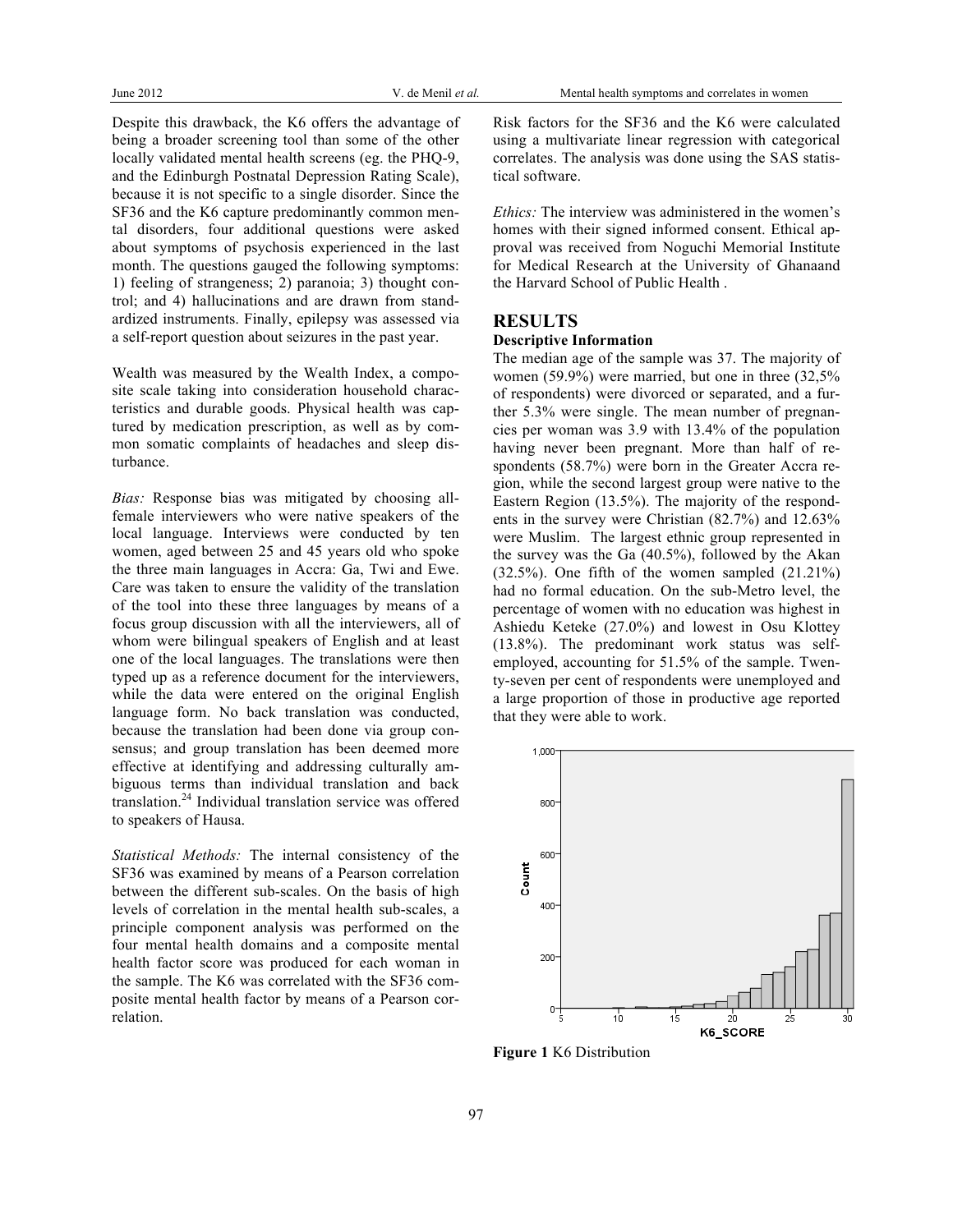The K6 distribution was highly skewed towards the healthy end of the spectrum with a mean score of 27.1 out of 30 (see Figure 1).

The SF-36 mental health sub-scales were also skewed in the direction of health, although the energy/fatigue sub-scale peaked in the mid-range with scores of 51- 75%. The role emotional sub-scale appeared slightly bimodal, with a small peak in the bottom range.



**Figure 2** Distribution of SF-36 mental health sub-scale scores (0-100) by quartile

#### **Validity of the tools in a Ghanaian population**

The four mental health sub-scales of the SF36 were highly correlated between each other (see Table 1). The "role emotional" sub-scale correlated with emotional wellbeing  $(r= .41)$ , energy and fatigue  $(r= .34)$  and social functioning  $(r=.48)$ . The social functioning subscale is also highly correlated with the physical subscales, because it includes questions about both physical and emotional wellbeing.

The K6 scale was highly correlated with the composite mental health factor score from the SF36 (r=0.61). The distribution of the K6 scale was asymptotic and skewed towards the higher scores (ie better mental health), suggesting a rank validity for the scale and demonstrating greater specificity in the lower, more symptomatic range (see Figure 1). In addition, individual items on the scale were correlated with one another (see Table 2).

Some items on the K6 were more frequently endorsed than others. For example, women were significantly more likely to endorse feeling depressed than they were to endorse feeling worthless or hopeless (chi square p<.0001 for both). Neither hopelessness nor worthlessness were highly correlated with feeling depressed (r=0.22 and 0.28 respectively), although the association was significant (see Table 2), and only 12% of the sample endorsed any form of hopelessness in the previous month, as compared with 35% endorsing feeling depressed.

A comparison of depression-related items between the K6 and SF36 mental wellbeing sub-scale (see Table 2) revealed high levels of correlation between the K6 question about feeling depressed and the SF36 question about feeling unhappy (r=0.64), but lower levels of correlation between feeling unhappy and feeling downhearted (r=0.38) and almost no correlation between feeling unhappy and worn-out (r=0.18).

**Table 1** Correlation of the Mental Health Sub-Scales on the SF36

|                            | Role emotional | Emotional<br>wellbeing | Energy-<br>fatigue | <b>Social functioning</b> |
|----------------------------|----------------|------------------------|--------------------|---------------------------|
| Role emotional             |                | 0.41                   | 0.34               | 0.48                      |
|                            |                | < 0.001                | < 0.001            | < 0.001                   |
| <b>Emotional wellbeing</b> | 0.41           |                        | 0.56               | 0.37                      |
|                            | < 0001         |                        | < 0001             | < 0001                    |
| Energy-fatigue             | 0.34           | 0.56                   |                    | 0.47                      |
|                            | < 0.001        | < 0.001                |                    | < 0.001                   |
| <b>Social functioning</b>  | 0.48           | 0.37                   | 0.47               | 1                         |
|                            | < 0.001        | < 0.001                | < 0.001            |                           |

## **Correlates of mental distress**

The correlates of mental distress are shown in Table 3.

#### **Social correlates**

A multiple linear regression on the SF36 composite mental health factor revealed that low levels of education, poverty and unemployment were all significantly and positively associated with mental distress. People with primary school or less education were significantly less likely than people with junior high school education to score higher on the mental health factor scale (p=0.001 and 0.02 respectively).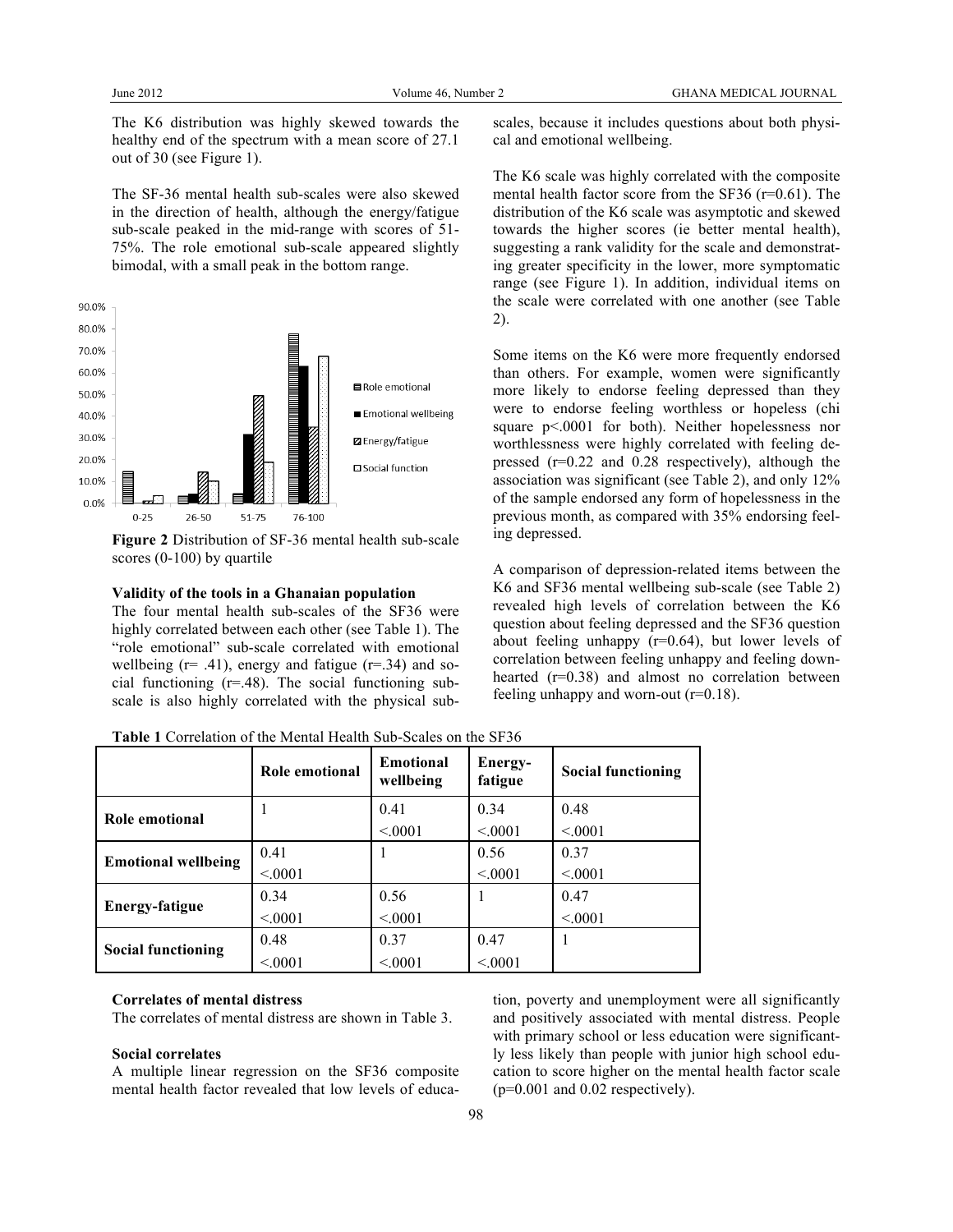The same was true for people in the lowest wealth quintile as compared to those in the middle quintile. Inversely, those in the upper two wealth quintiles were significantly more likely to score higher on the composite mental health factor (p=0.02 for both). Women who were unemployed (both those able and those unable to work) were also significantly less likely to score higher on the mental health factor scale than women with informal occupations ( $p<0.0001$ ). There was no significant difference between women with formal and informal occupations.

|                            | <b>K6</b><br>De-<br>pressed | <b>K6</b><br><b>Hopeless</b> | K6 Every-<br>thing<br>an<br>effort | <b>K6</b><br><b>Worthless</b> | <b>SF36</b><br>Unhappy | <b>SF36</b><br>Down-<br>hearted | <b>SF36</b><br>Worn<br>out |
|----------------------------|-----------------------------|------------------------------|------------------------------------|-------------------------------|------------------------|---------------------------------|----------------------------|
| <b>K6</b>                  | 1                           | 0.22                         | 0.31                               | 0.28                          | 0.64                   | 0.32                            | 0.13                       |
| <b>Depressed</b>           |                             | < 0.001                      | < 0.001                            | < 0.001                       | < 0001                 | < 0.001                         | < 0001                     |
| <b>K6</b>                  | 0.22                        | 1                            | 0.17                               | 0.43                          | 0.18                   | 0.25                            | 0.15                       |
| <b>Hopeless</b>            | < 0.001                     |                              | < 0.001                            | < 0.001                       | < 0.001                | < 0.001                         | < 0001                     |
| <b>K6</b>                  | 0.31                        | 0.17                         | 1                                  | 0.25                          | 0.24                   | 0.32                            | 0.32                       |
| Everything<br>an<br>effort | < 0.001                     | < 0.001                      |                                    | < 0.001                       | < 0001                 | < 0.001                         | < 0001                     |
| <b>K6</b>                  | 0.28                        | 0.43                         | 0.25                               | 1                             | 0.21                   | 0.23                            | 0.14                       |
| <b>Worthless</b>           | < 0.001                     | < 0.001                      | < 0.001                            |                               | < 0.001                | < 0.001                         | < 0001                     |
| <b>SF36</b>                | 0.64                        | 0.18                         | 0.24                               | 0.21                          | 1                      | 0.38                            | 0.17                       |
| Unhappy                    | < 0.001                     | < 0.001                      | < 0.001                            | < 0.001                       |                        | < 0.001                         | < 0001                     |
| <b>SF36</b><br>Down-       | 0.32                        | 0.25                         | 0.32                               | 0.23                          | 0.38                   | $\mathbf{1}$                    | 0.45                       |
| hearted                    | < 0.001                     | < 0.001                      | < 0.001                            | < 0.001                       | < 0001                 |                                 | < 0001                     |
| <b>SF36</b>                | 0.13                        | 0.15                         | 0.32                               | 0.14                          | 0.17                   | 0.45                            | 1                          |
| Worn out                   | < 0.001                     | < 0001                       | < 0.001                            | < 0.001                       | < 0001                 | < 0001                          |                            |

**Table 2** Correlation of Depression Questions on the K6 and SF36

#### **Physical and reproductive health correlates**

In addition to these social factors, a significant association was found between mental health and physical conditions. Women who were taking any medicines or vitamins (other than birth control and diet pills), as prescribed by a doctor or pharmacist, were significantly more likely to score lower on the mental health factor scale than women who were not taking these medicines (p=0.0002). People who reported mild or no headaches in the last month were also significantly more likely to score higher on the mental health factor score, and the same was true for people reporting any form of sleep disturbance ( $p<0.0001$  for both). Finally, women who had never been pregnant were significantly more likely to score higher on the mental health factor scale than women with  $1-3$  pregnancies ( $p=0.02$ ), adjusting for age.

#### **Non-correlates**

No association was found between mental health scores and age, religion, ethnicity or marital status. In other words, no significant difference was found between Pentecostal/Charismatic groups and any other religious denominations (Moslem, Catholic, other Christian, or other). There was no significant difference in outcomes between the Ga, Akan, Ewe and other ethnic groups. Being married or living together as if married is not significantly different from being unmarried. Whether or not a person migrated to Accra or was born there was also insignificant.

#### **K6 correlates**

Running the same multiple regression of potential correlates on the K6 revealed mostly the same associations with some differences. Age became significant with young people (18-25) significantly more likely to score lower than adults (35-54). Education was less significant, with only those with no education at a significant disadvantage, and no effect for those with primary school education. Wealth was only significant in the bottom quintile, but not in the top two quintiles. And neither pregnancies nor medications were significantly associated with negative K6 outcomes. All the rest of the associations held true for both the K6 and the SF36 composite mental health score.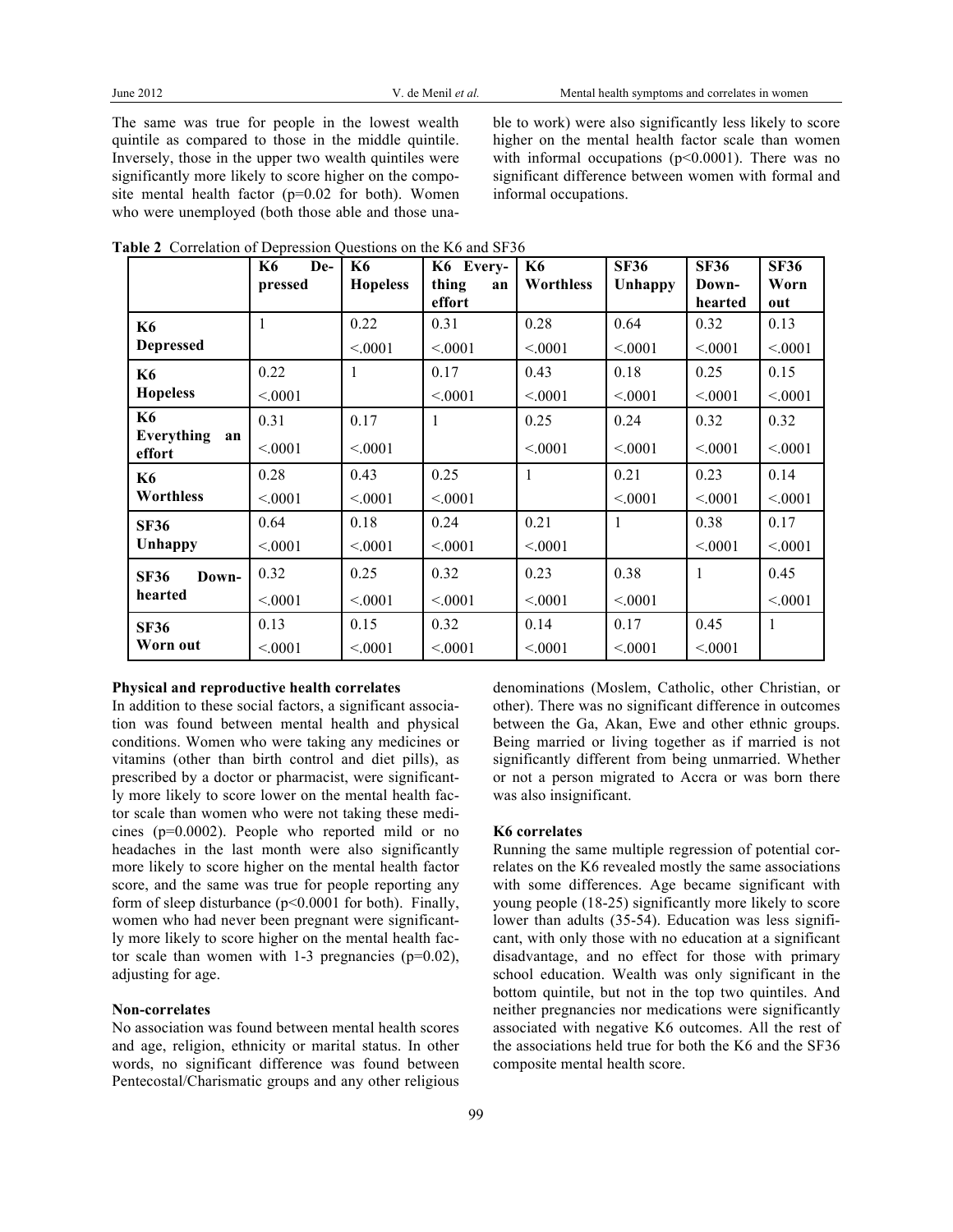| Dependent variable                            | SF36 composite mental health factor |                          |              | <b>K6</b> |                              |                          |         |         |
|-----------------------------------------------|-------------------------------------|--------------------------|--------------|-----------|------------------------------|--------------------------|---------|---------|
| Independent varia-<br>ble                     | Parameter<br><b>Estimate</b>        | <b>Standard</b><br>Error | t Value      | Pr >  t   | Parameter<br><b>Estimate</b> | <b>Standard</b><br>Error | t Value | Pr >  t |
| Age                                           |                                     |                          |              |           |                              |                          |         |         |
| 18-24                                         | 0.05387                             | 0.05402                  | $\mathbf{1}$ | 0.319     | $-0.722$                     | 0.18616                  | $-3.88$ | $1E-04$ |
| 25-34                                         | 0.00878                             | 0.04998                  | 0.18         | 0.861     | $-0.54313$                   | 0.17226                  | $-3.15$ | 0.002   |
| $55+$                                         | $-0.07569$                          | 0.05799                  | $-1.31$      | 0.192     | 0.36588                      | 0.20015                  | 1.83    | 0.068   |
| Education                                     |                                     |                          |              |           |                              |                          |         |         |
| No education                                  | $-0.16451$                          | 0.05062                  | $-3.25$      | 0.001     | $-0.49759$                   | 0.17409                  | $-2.86$ | 0.004   |
| Primary education                             | $-0.12161$                          | 0.05424                  | $-2.24$      | 0.025     | $-0.12516$                   | 0.18687                  | $-0.67$ | 0.503   |
| University +                                  | 0.0199                              | 0.04626                  | 0.43         | 0.667     | $-0.00951$                   | 0.16001                  | $-0.06$ | 0.953   |
| Demographics                                  |                                     |                          |              |           |                              |                          |         |         |
| Married                                       | 0.01936                             | 0.03705                  | 0.52         | 0.601     | 0.11843                      | 0.12802                  | 0.93    | 0.355   |
| Region of birth                               | 0.00157                             | 0.03906                  | 0.04         | 0.968     | 0.0193                       | 0.13495                  | 0.14    | 0.886   |
| Ethnicity                                     |                                     |                          |              |           |                              |                          |         |         |
| Akan                                          | 0.00548                             | 0.0463                   | 0.12         | 0.906     | 0.01757                      | 0.16005                  | 0.11    | 0.913   |
| Ewe                                           | $-0.05082$                          | 0.05627                  | $-0.9$       | 0.367     | $-0.38482$                   | 0.19374                  | $-1.99$ | 0.047   |
| Other                                         | $-0.0301$                           | 0.08133                  | $-0.37$      | 0.711     | $-0.16387$                   | 0.27749                  | $-0.59$ | 0.555   |
| Wealth                                        |                                     |                          |              |           |                              |                          |         |         |
| Lowest quintile                               | $-0.10952$                          | 0.05336                  | $-2.05$      | 0.04      | $-0.46129$                   | 0.18416                  | $-2.5$  | 0.012   |
| 2nd quintile                                  | $-0.03912$                          | 0.05191                  | $-0.75$      | 0.451     | $-0.21592$                   | 0.17941                  | $-1.2$  | 0.229   |
| 4th quintile                                  | 0.11571                             | 0.05202                  | 2.22         | 0.026     | 0.30792                      | 0.1786                   | 1.72    | 0.085   |
| Highest quintile                              | 0.1259                              | 0.05405                  | 2.33         | $0.02\,$  | 0.23535                      | 0.18686                  | 1.26    | 0.208   |
| Occupation                                    |                                     |                          |              |           |                              |                          |         |         |
| Formal employment                             | 0.03788                             | 0.06416                  | 0.59         | 0.555     | 0.29271                      | 0.22139                  | 1.32    | 0.186   |
| unemployed able to<br>work                    | $-0.19693$                          | 0.05084                  | $-3.87$      | 1E-04     | $-0.48734$                   | 0.17539                  | $-2.78$ | 0.006   |
| unemployed unable                             | $-0.49889$                          | 0.05846                  | $-8.53$      | < .0001   | $-0.97216$                   | 0.20275                  | $-4.79$ | < 0001  |
| Pregnancies                                   |                                     |                          |              |           |                              |                          |         |         |
| $\boldsymbol{0}$                              | 0.13494                             | 0.0593                   | 2.28         | 0.023     | 0.2698                       | 0.20481                  | 1.32    | 0.188   |
| 4 to 7                                        | 0.01822                             | 0.04179                  | 0.44         | 0.663     | $-0.1614$                    | 0.14439                  | $-1.12$ | 0.264   |
| $8+$                                          | 0.00849                             | 0.06201                  | 0.14         | 0.891     | $-0.08237$                   | 0.21367                  | $-0.39$ | 0.7     |
| <b>Physical health</b>                        |                                     |                          |              |           |                              |                          |         |         |
| Any meds                                      | $-0.13978$                          | 0.03704                  | $-3.77$      | $2E-04$   | $-0.08478$                   | 0.12788                  | $-0.66$ | 0.507   |
| No headache                                   | 0.38329                             | 0.03815                  | 10.05        | < 0001    | 0.8193                       | 0.1317                   | 6.22    | < 0001  |
| Sleeps well                                   | 0.55083                             | 0.03479                  | 15.84        | < .0001   | 1.87844                      | 0.1204                   | 15.6    | < 0.001 |
| Religion                                      |                                     |                          |              |           |                              |                          |         |         |
| Catholic, anglican                            | $-0.03387$                          | 0.05779                  | $-0.59$      | 0.558     | 0.00999                      | 0.20022                  | 0.05    | 0.96    |
| Methodist, presbyteri-<br>an, other Christian | $-0.05924$                          | 0.03997                  | $-1.48$      | 0.139     | $-0.03274$                   | 0.13806                  | $-0.24$ | 0.813   |
| Muslim                                        | $-0.04913$                          | 0.07996                  | $-0.61$      | 0.539     | 0.06023                      | 0.27344                  | 0.22    | 0.826   |
| Traditional, no reli-<br>gion, other          | $-0.04479$                          | 0.08012                  | $-0.56$      | 0.576     | $-0.09262$                   | 0.27731                  | $-0.33$ | 0.738   |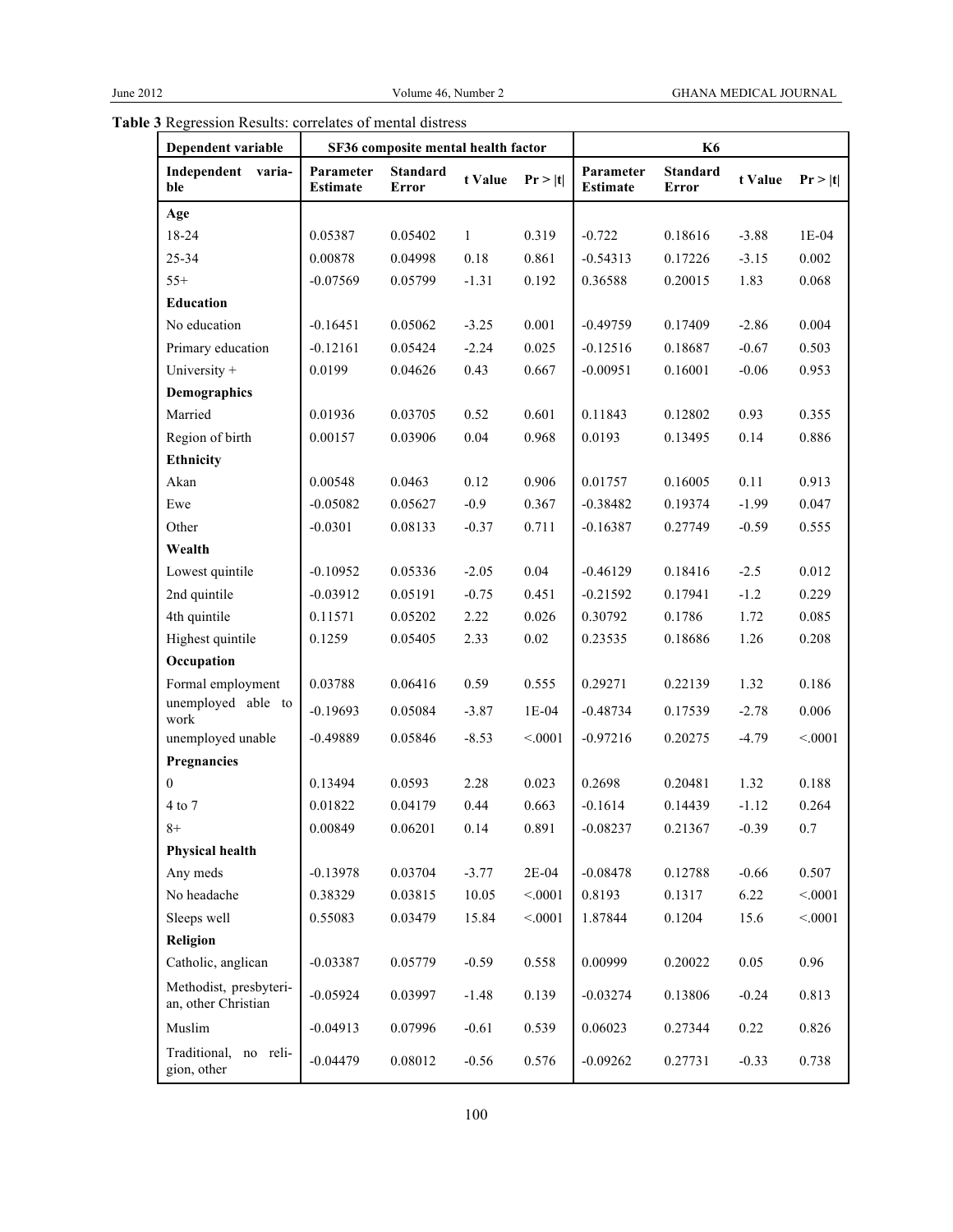#### **Prevalence & Service Use**

This study was unable to estimate the population prevalence of mental disorders, because the K6 tool, which is commonly used for this purpose, has not yet been indexed in Ghana. The mean score found on the K6 was 27.1. Only 9 women (0.3%) scored below the standard 13-point American cut-off for mental disorder, which is well below any estimates of prevalence and confirms that the US cut-off cannot be used.

Symptoms of psychosis were endorsed at rates of 7-8% (strangeness 7.2, paranoia 7.5, voices 8.1) for all of the questions except thought-control, which was endorsed at only 4%. These rates cannot in any way be used to estimate prevalence of psychosis, as in many cases the symptoms could be explained culturally. They are reported here for the purpose of future researchers, as a benchmark response rate.

Only two women in the sample of 2,814 endorsed having had a seizure in the previous year (0.07%), which is well below the estimated prevalence of  $1.1\%^{25}$  Only 12 women (0.4%) had visited a mental health professional in the previous year, such as a psychiatrist, psychologist, psychiatric nurse, social worker or counsellor. By contrast, 442 (15.7%) women had visited a herbalist, 1743 (61.9%) women had visited a pharmacist and 1650 (58.6%) women had visited a health centre. Consistent with the findings of earlier studies by Fosu and Appiah-Poku $^{26,27}$ , women's use of biomedical and supporting services outweighed their use of traditional medicine services.

## **DISCUSSION**

### **Limitations**

The current study is exploratory in nature and faces several limitations, chief among them the challenges of self-report data. The stigma of mental disorders could have led to lower levels of endorsement of symptoms, because of a reluctance to share these matters with an impersonal interviewer. Choosing only female interviewers was one mitigating factor in this respect. The low response-rate for epilepsy, however, could be a reflection of the particular stigma surrounding that disorder, which many people in Ghana believe to be contagious.

In addition to the challenges of self-report, the study is limited by the absence of indexing and validation of the mental health outcome tools within a Ghanaian population. The absence of back-translation could mean that some questions were imperfectly understood; however the focus-group method for deriving the translations is a mitigating factor to this risk. Potential sources of bias include sampling bias, from the purposive oversampling of elderly women, and information bias resulting from misclassification of exposure or outcome.

#### **Implications for healthcare providers**

Healthcare providers should note that there is a significant association between physical and mental symptoms of ill health. People taking any form of medication were found to have higher levels of mental distress as measured on the SF36 composite mental health score, which suggests that doctors and nurses might consider asking patients about their mental health and screen for mental disorders in consults for physical health problems.

Headaches and sleep problems were also found to be highly associated with poor mental health outcomes, so if a patient attends a clinic with a complaint of headache or sleep problem, healthcare providers may wish to explore mental health among other causes. Simple questions, such as those found in the K6 (translated in the appendix) could be used to probe people about their mental health status, although questions about feeling unhappy or depressed may be more useful than questions about hopelessness or worthlessness. Even mild levels of symptom endorsement could indicate some form of problem, since the women in this study rarely endorsed severe symptoms of mental distress.

#### **Implications for policy makers**

A salient finding of the study as relates to policy makers is that only 0.4% of women had seen any form of mental health professional in the past year. The WHO estimates that mental disorders affect 10% of the general population each year.<sup>28</sup> If that is the case in Ghana, then fewer than 1 in 20  $(4\% = 0.004/0.1)$  women with a mental disorder in Accra is accessing specialised treatment.

This data is in the same order of magnitude as that found by Ghana's health information system. In 2005, the total cases in metropolitan Accra of the four mental disorders tracked by Ghana's Health Information System amounted to 2,668 of which 1,106 (41%) were women.<sup>11</sup> The population of metropolitan Accra was 2.9 million at the time of the 2000 census, so at this rate of treatment, 1% of those with a mental disorder had received clinical treatment for a mental disorder that year. These estimates could be made more accurate by tracking mental health services more fully, not only in hospitals, but also in primary care. Some improvements in this area should come into effect with Ghana's new health information system.<sup>29</sup>

Increasing mental healthcare would require providing further training to health professionals in the detection and management of mental disorders. Because of the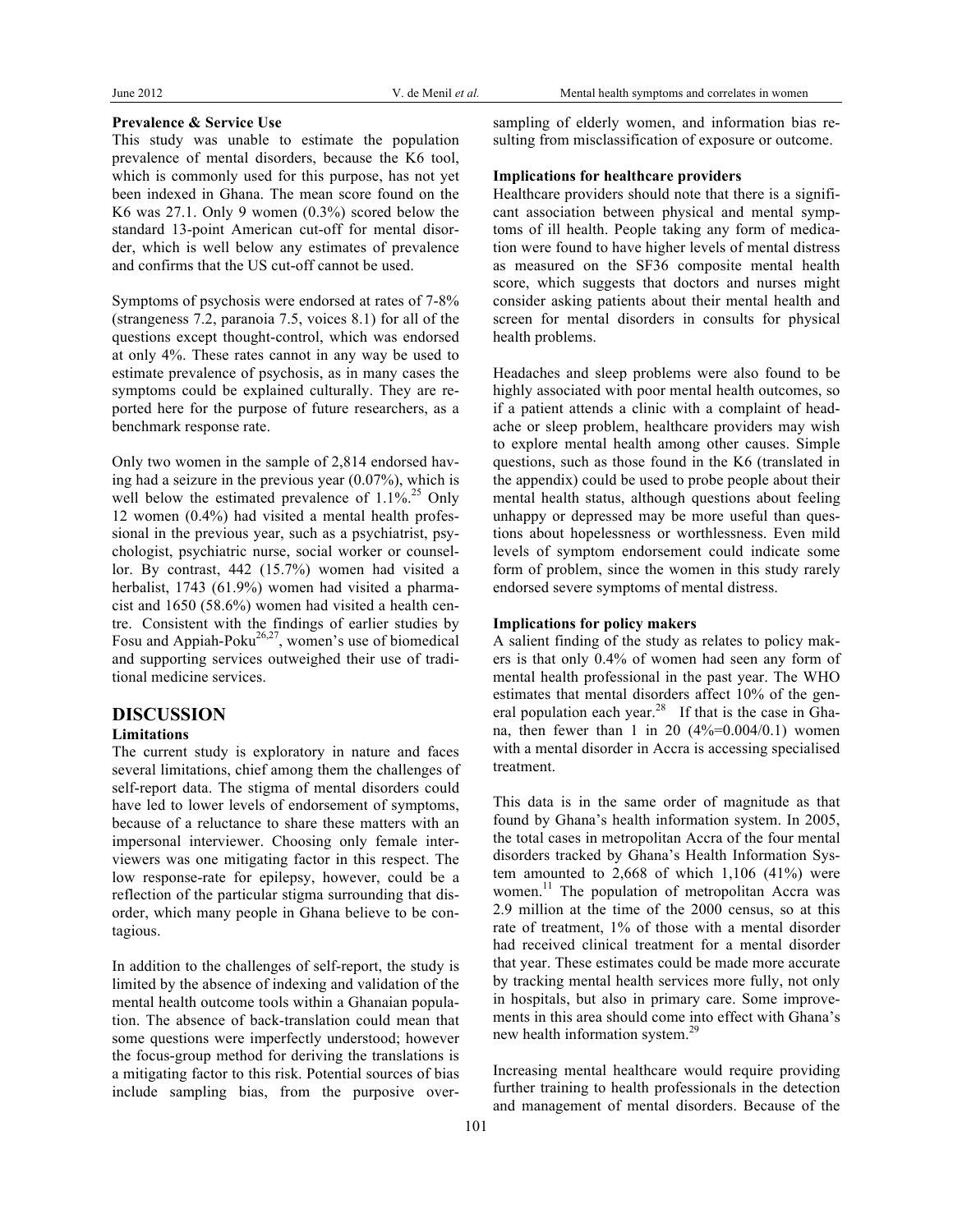comorbidity between mental distress and physical ailments evidenced in this study, building the human resource cadre for mental health could contribute to the overall health system, especially to the infrastructure for chronic disease. Adequately addressing the mental disorders that underlie frequent somatic complaints could also alleviate burden on the healthcare system caused by misdiagnosis and repeat visits.

The other main finding of relevance to policy makers is that certain social factors – in particular education, employment and income – play an important role in the mental health of urban Ghanaian women. These social factors should be taken into consideration in both the prevention and treatment of mental disorders. If the treatment of mental disorders is contained only to clinical interventions, it is unlikely to achieve full effect. One integrated intervention model that has shown signs of effectiveness in Ghana is the Basic Needs Model for Mental Health and Development, which in 2010 provided services to 17,720 people with mental illness or epilepsy living in Accra and the three Northern regions.<sup>30</sup> A more integrated approach to the treatment of mental disorders includes increased involvement of service users through registered self-help groups.

#### **Implications for Women**

This study provides a few insights into gender-specific factors relating to the wellbeing of women in Accra. The finding on the SF36 of better outcomes for women without children as compared to women with 1-3 children suggests that the experience of urban child-rearing may contribute to women's mental distress in the shortto-medium term. Marriage and cohabitation were found to be neither good nor bad for mental wellbeing; instead it is likely that the quality of the relationship matters more than the relationship itself, particularly since domestic violence is a common cause of mental distress.<sup>16,17</sup> Finally, education matters, even controlling for wealth and employment, and constitutes a protective factor for mental wellbeing, a finding that is consistent with the literature from other low-income countries. 31

#### **Implications for Researchers**

The present study is the first time that the SF36 and the K6 have been used to study mental disorders in a Ghanaian population. Both tools appear to be valid in terms of the correlation of items within the sub-scales and the shape of the distribution, as well as the correlation of the two tools between each other. In general, this study suggests that Ghanaian women endorse milder levels of symptoms than American, European or Australian populations; in particular, they are less likely to endorse feeling hopeless or worthless. This finding may relate to different cultural norms around expressing

distress, namely a greater reticence around discussion of negative emotions, as well as higher feelings of hopefulness associated with levels of religious belief.

Future research should aim to index the K6 in the Ghanaian population so that the tool and the current data can be used to estimate population prevalence of mental disorders. An effective measure of psychosis also needs to be tested in a Ghanaian population. The preliminary findings from this study show that the symptom of thought-control is less commonly endorsed than paranoia, hallucinations and feelings of strangeness. This could either be because the latter symptoms are over-endorsed and do not indicate pathology, or that thought-control is under-endorsed, or that the difference is real and thought-control features less prominently in the profile of psychotic symptoms.

Additional research is necessary on a population of men, or a mixed population, so as to compare the symptoms and correlates of mental distress between men and women. More pressing than any of these areas, however, is research into effective ways of scaling up mental health services, including through integrated chronic disease management, to address the large treatment gap.

## **REFERENCES**

- 1. Daily Graphic. Parliament passes mental health bill. Modern Ghana. 2012 March 3.
- 2. Doku V, Ofori-Atta A, Akpalu B, Read U, Osei A, Ae-Ngibise K, et al. A situational analysis of the mental health system in Ghana. Phase 1: Country Report. Cape Town, South Africa: Mental Health and Poverty Project 2008.
- 3. Akpalu B, Lund C, Doku V, Ofori-Atta A, Osei A, Ae-Ngibise K, et al. Scaling up community-based services and improving quality of care in the state psychiatric hospitals: the way forward for Ghana. *African Journal of Psychiatry*. 2010;13(2).
- 4. Antwi-Bekoe T, Deme-Der' D, Donnir GM, Raja S, Yaro P. Psychotropic Medicine Shortages in Ghana: A Situation Analysis. *Ghana Int J of Mental Health*. 2009 November;1(1).
- 5. Bhana A, Petersen I, Baillie KL, Flisher AJ, Consortium TMRP. Implementing the World Health Report 2001 recommendations for integrating mental health into primary health care: A situation analysis of three African countries: Ghana, South Africa and Uganda. *Int Rev of Psychiatry*. 2010;22(6):599-610.
- 6. Global Burden of Disease: Death and DALY estimates for 2004 by cause for WHO Member States WHO Department of Measurement and Health Information. 2009. Available from: